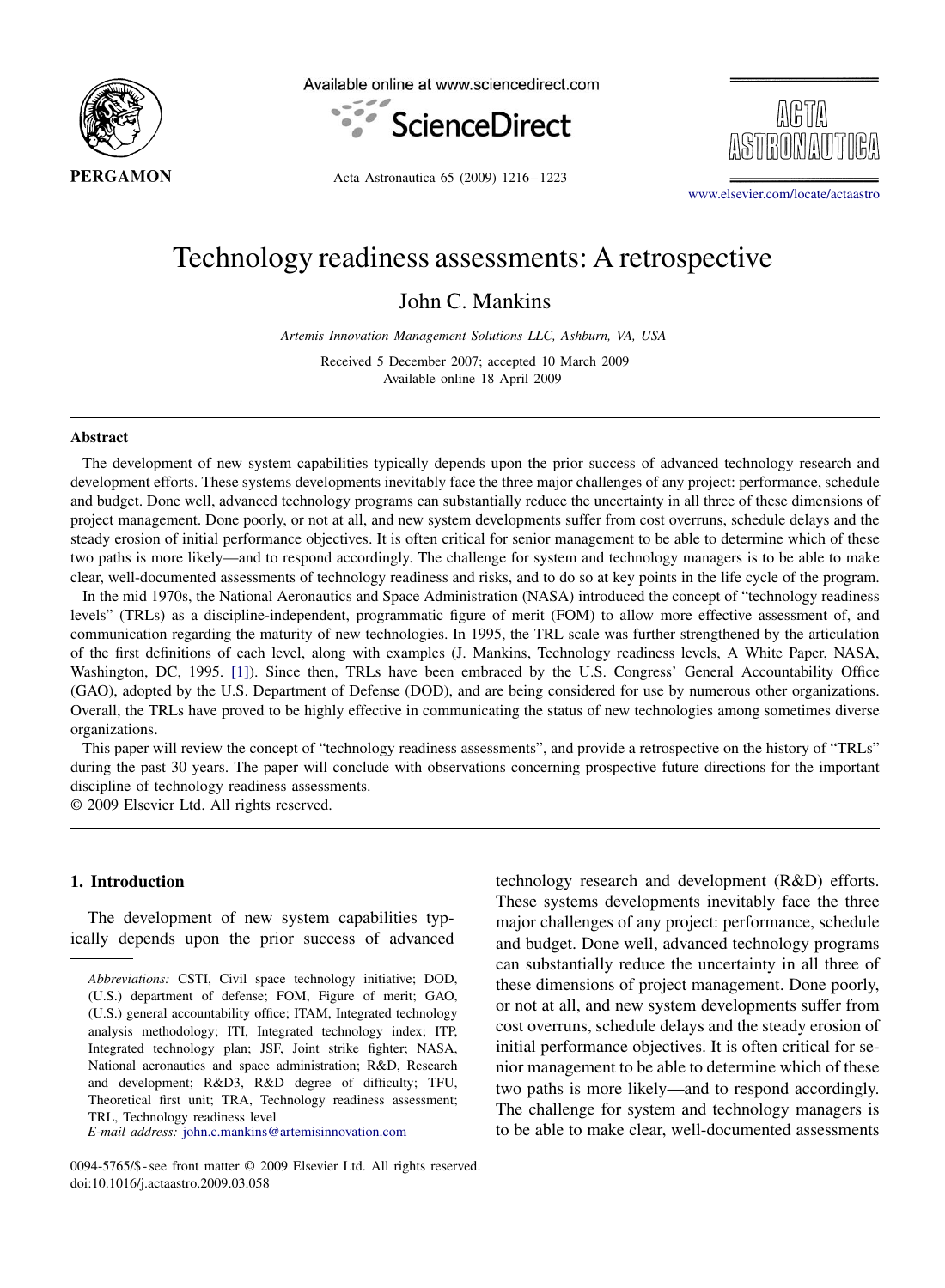of technology readiness and risks, and to do so at key points in the life cycle of the program.

In the mid 1970s, the National Aeronautics and Space Administration (NASA) introduced the concept of "technology readiness levels" (TRLs) as a disciplineindependent, program figure of merit (FOM) to allow more effective assessment of, and communication regarding the maturity of new technologies. In 1995, the TRL scale was further strengthened by the articulation of the first detailed definitions of each level, along with examples. Since then, TRLs have been embraced by the U.S. Congress' General Accountability Office (GAO), adopted by the U.S. Department of Defense (DOD), and are being considered for use by numerous other organizations. Overall, the TRLs have proved to be highly effective in communicating the status of new technologies among sometimes diverse organizations.

#### **2. Technology readiness assessments**

TRAs are the points when an organization attempts to determine the maturity of a new technology and/or capability (including required levels of engineering or economics-related performance). In general, a distinct TRA should be conducted at several points during the "life cycle" of a new technology and of new systems. These might include (a) the completion of systems analyzes and conceptual design studies, (b) the point for a decision from among several competing design options, as well as (c) the point of decision to begin full-scale development. Such an assessment might be a small affair, involving just the R&D team, or a large, highly formal process, involving an external, independent peer review process.

To be most effective, the overall R&D organization (and its customers) should seek to conduct more or less formal TRAs, employing the TRLs, and not just individual managers evaluating their own options. Within the US DOD, such formal TRA's have in recent years become policy.

In addition to TRLs, an effective TRA should also incorporate some metric(s) that provide a consistent assessment of the "riskiness" of a new technology development—such as the Research and Development Degree of Difficulty (R&D3) scale. The key data that are necessary to conduct at effective TRA include:

*Performance objectives*. A clear understanding of the performance objectives for the new technology and/or system capability (including as appropriate both engineering measures of performance, such as mass, as well as operational measures of performance, such as cost, availability, mean-time-between-failure, etc.).

*Technology readiness level(s)*. The current TRL FOR the technology and/or system capability in question, as well as for any key supporting technologies. In a rigorous TRA, this should include some clear evidence that the stated TRL has been achieved—such as a photo of a "breadboard in the laboratory", quantitative data from validation testing, etc.

*Research and development degree of difficulty*. It is also important during a formal TRA to develop a clear understanding of the remaining "development hurdles" and the projected uncertainty in the likelihood of development success for novel technologies. The R&D3 scale (discussed in more detail in a companion white paper) is one approach to meeting this management need [\[2\].](#page-7-1)

Quite often, a TRA is conducted in the context of a specific system development effort, perhaps involving several new technology developments. Also, it is also usually important to develop as part of the assessment a clear understanding of the remaining development risks for the new system being developed. In these cases, some additional synthesis of individual TRA results is needed (including TRLs, R&D3, or other measures of uncertainty, and others); in these cases, the Integrated Technology Analysis Methodology (ITAM), including Integrated Technology Index (ITI) for different technologies, may be useful, along with the use of a technology development "risk" matrix, and other tools.

The focus of the paper presented here is on the foundation of modern TRAs: the Technology readiness level scale. The following section provides basic definitions of this broadly used technology management tool.

### **3. Technology readiness levels: definitions**

The following paragraphs provide a descriptive discussion of each technology readiness level, including an example of the type of activities that would characterize each TRL. [Fig. 1](#page-2-0) provides an overview of the TRL scale, including summary correlations to various stages in technology development and maturation.

### *3.1. TRL 1: Basic principles observed and reported*

"TRL 1" is the lowest "level" of technology maturation. At this level, basic scientific research has resulted in the observation and reporting of basic principles, and these begin to be translated into more applied research and development. Examples of "TRL 1" might include studies of basic properties of materials (e.g., tensile strength as a function of temperature for a new fiber). Such activities would typically be pursued by scientific research organizations such as the US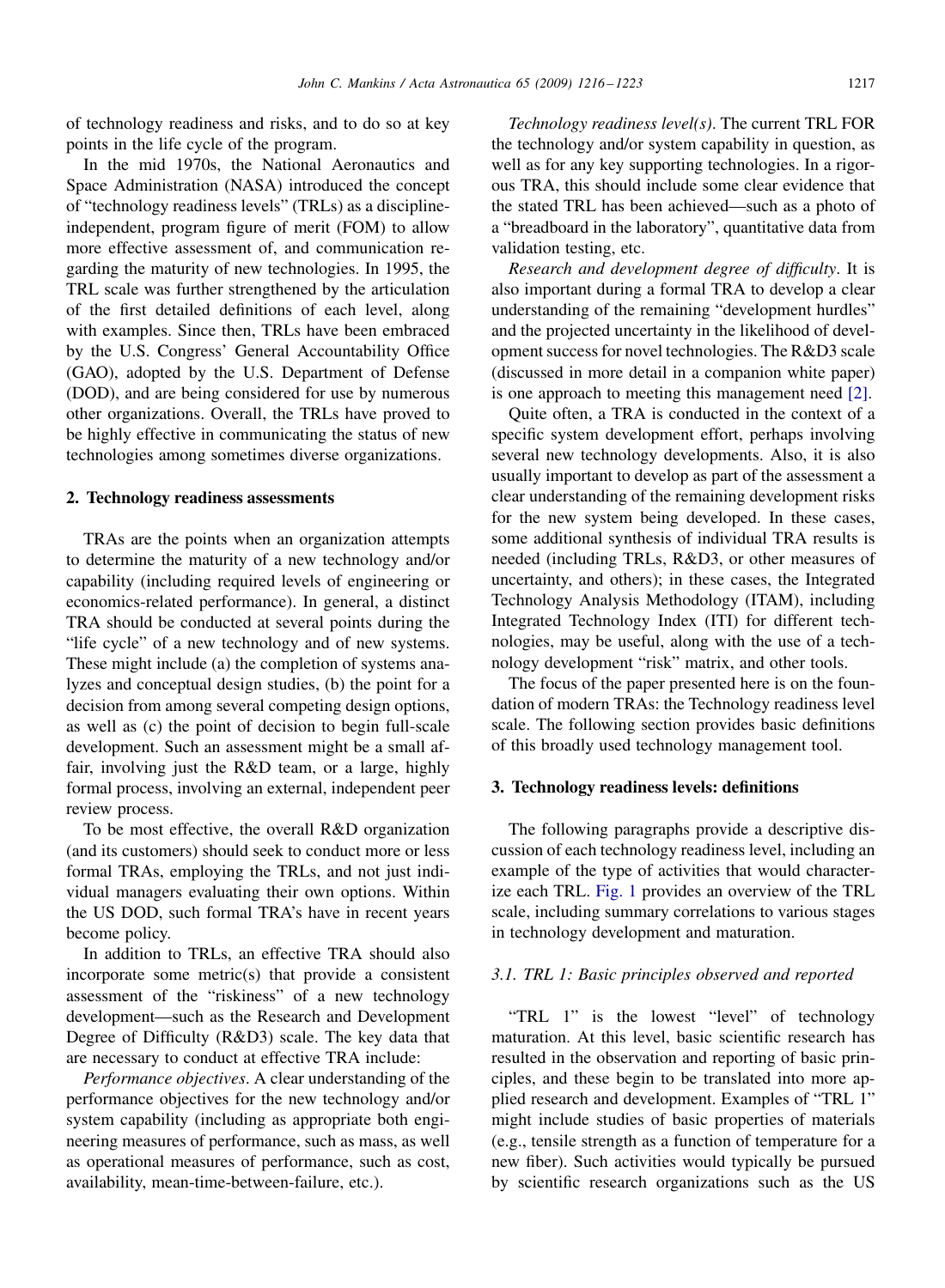



Fig. 1. Overview of the technology readiness level scale.

National Science Foundation, or by individuals such as university researchers.

The costs to achieve "TRL 1" can range from very "low" to very, very high, depending on the discipline are of the research involved. In other words, they may range from a very small fraction of the costs of an eventual system application involving the basic principles being observed, to even more that the system itself. Also, these costs tend to be "unique"—namely, these costs can vary significantly from one research discipline to another. For example, the costs of a fundamental discovery in aerodynamics or biochemistry, using a large infrastructure (wind tunnels or laboratories, and supercomputers) will be significantly greater than that of the discovery of a new computational algorithms, involving one or more researcher, a white board and the desktop computer.

# *3.2. TRL 2: Technology concept and/or application formulated*

Once basic physical principles are observed, then at the next level of maturation—"TRL 2"—practical applications of those characteristics can be identified or "invented". For example, in the late 1980s, following the observation of high critical temperature (Htc) superconductivity in a novel class of materials, potential applications of the new material could then be defined—such as their use in thin film devices (e.g., SIS mixers) and in

<span id="page-2-0"></span>instrument systems (e.g., telescope sensors). Similarly, in the 1990s, following the discovery of Buckminster Fullerenes and carbon nanotubes (CNTs), an array of novel applications of this new material were conceived, ranging from improved sensors to "space elevators"! At TRL 2, the applications are still rather speculative; at this point, there is no specific experimental proof or detailed analysis to support the conjecture.

The costs to achieve "TRL 2" are typically "low"—in other words, they usually a very small fraction of the costs of an eventual system application involving the basic principles being observed. Also, as in the case of TRL 1, these costs tend to be "unique"—namely, the costs can vary significantly from one research discipline or invention to the next. Such activities may be undertaken by almost any kind of organization, but would most often arise among universities, small businesses, individual entrepreneurs, etc.

# *3.3. TRL 3: Analytical and experimental critical function and/or characteristic proof-of-concept*

At this step in the maturation process, active research and development is initiated. This must include both analytical studies to set the technology into an appropriate context and laboratory based studies to physically validate that the analytical predictions are correct. These studies and experiments should constitute "proofof-concept" validation of the applications/concepts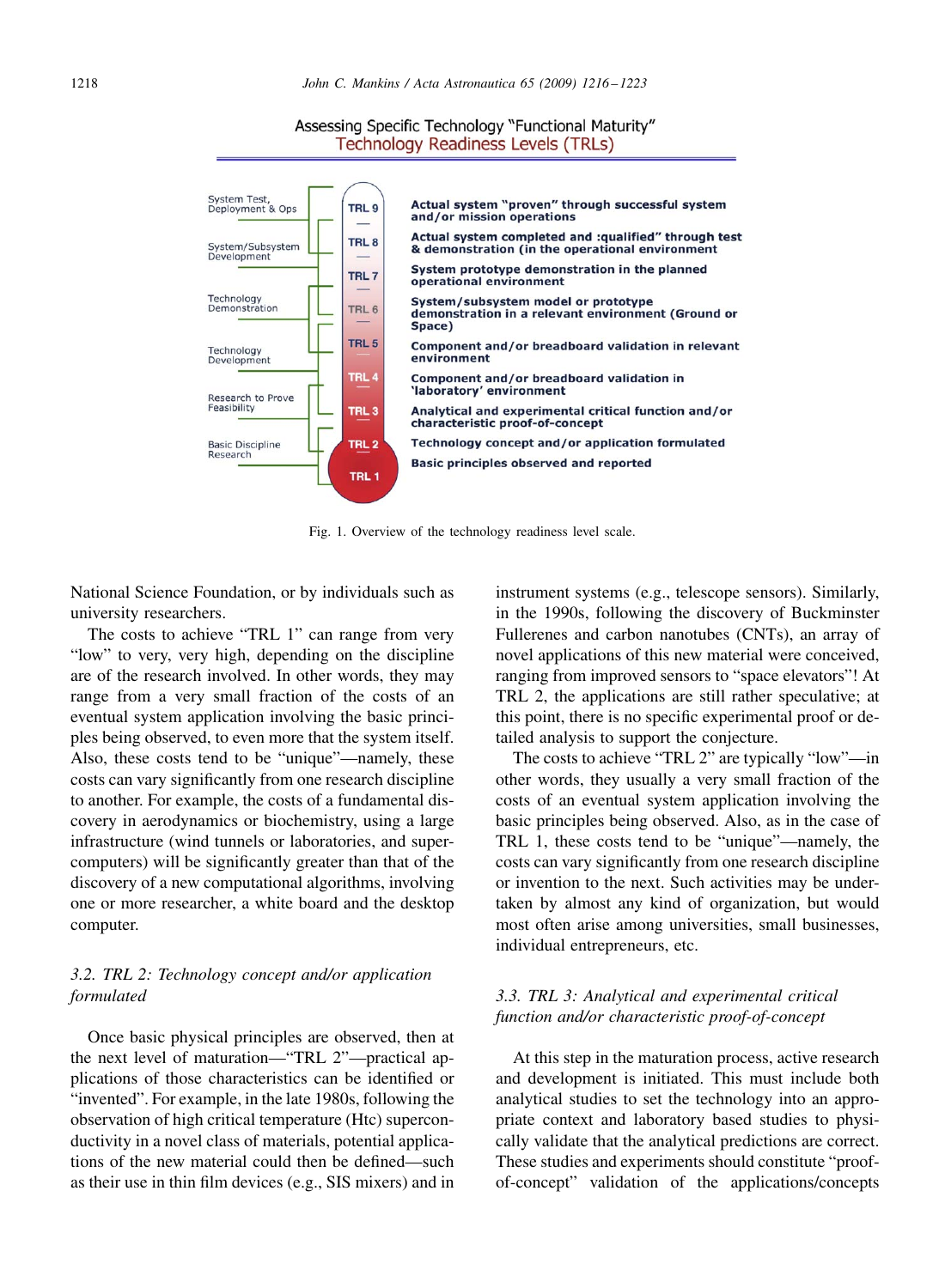formulated at TRL 2. For example, a concept for High Energy Density Matter (HEDM) propulsion might depend on the use of slush hydrogen or super-cooled hydrogen as a propellant: TRL 3 might be attained when the "right" (i.e., concept-enabling) combination of phase, temperature and pressure for the fluid was achieved in a laboratory.

TRL 3 includes both "analytical" and "experimental" approaches to proving a particular concept. Which approach is appropriate depends in part on the physical phenomena involved in the invention. For example, relatively straightforward physical or chemical systems concepts might be able to be "proven" even at the "chalkboard level". Similarly, new algorithms or computational techniques may be "proven" analytically. However, other inventions will require physical experimental validation—such as those involving highly complicated concepts or those involving environmentally dependent phenomena or novel materials effects.

The costs to achieve "TRL 3" are typically "low to moderate"—in other words, they would usually represent a small to modest fraction of the costs of an eventual system application involving the critical characteristics or functions being proven. Again, these costs tend to be largely "technology unique"—namely, the costs can vary significantly from one area of research and development to another. Such activities might be undertaken by almost any kind of organization, but (because of the increasing costs) would more often involve some formal sponsorship (e.g., through government or industry investments). Because of the relatively high risk and long lead times, it is less likely that funding at TRL 3 or below would be available from most types of venture funding sources.

# *3.4. TRL 4: Component and/or breadboard validation in a laboratory environment*

Following successful "proof-of-concept" for critical functions or characteristics, the basic technological elements involved in an invention must be integrated to establish that the "pieces" will work together to achieve concept-enabling levels of performance at the level of a component and/or breadboard. This validation at "TRL 4" must be devised to best support the concept that was formulated earlier, and should also be consistent with the requirements of potential system applications. However, validation at this level is relatively "low-fidelity" compared to the eventual system applications.

Validation at TRL 4 could involve the "patchcord" integration and testing of ad hoc discrete electronic components in a laboratory. Alternatively, a TRL 4 demonstration of a new "fuzzy logic" approach to avionics might consist of testing the algorithms in a partially computer-based, partially bench-top component (e.g., fiber optic gyros) demonstration in a controls lab using simulated vehicle inputs.

In the case of "TRL 4", costs might typically be expected to be "moderate". In other words, they would usually be a modest fraction of the costs of an eventual system application involving the concepts and components being tested. Again, these costs tend to be largely "technology specific"—but, would most likely be greater (perhaps several times greater) than the investment(s) required to achieve TRL 3 in the same topic. Such activities could be undertaken by various formal R&D organizations, but (because of the increasing costs) would very likely involve some formal sponsorship (e.g., through government or industry investments). Because of the decreasing risk and reduced lead times, it is more likely that funding at TRL 4 or greater could (in appropriate cases) come from most types of venture funding sources.

# *3.5. TRL 5: Component and/or breadboard validation in relevant environment*

At TRL 5, the fidelity of the component and/or breadboard being tested increases significantly. The basic technological elements must be integrated with reasonably realistic supporting elements so that the total applications (component-level, sub-system level, or system-level) can be tested in a "simulated" or somewhat realistic environment. From one-to-several new technologies might be involved in the demonstration. For example, a new type of solar photovoltaic material promising higher efficiencies would at this level be used in an actual fabricated solar array "blanket" that would be integrated with power supplies, supporting structure, etc., and tested in a thermal vacuum chamber with solar simulation capability.

In this case, R&D costs might typically be expected to still be "moderate to high", and would tend to be largely "technology specific". These costs would most likely be similar to, but greater than (perhaps two or more times greater) than the investment(s) required to achieve TRL 4 in the same topic area. These activities would almost certainly be undertaken by a formal R&D organization (such as a corporate laboratory), but (because of the increasing costs) would very likely involve some formal sponsorship (e.g., through government or industry investments, or venture funding where appropriate).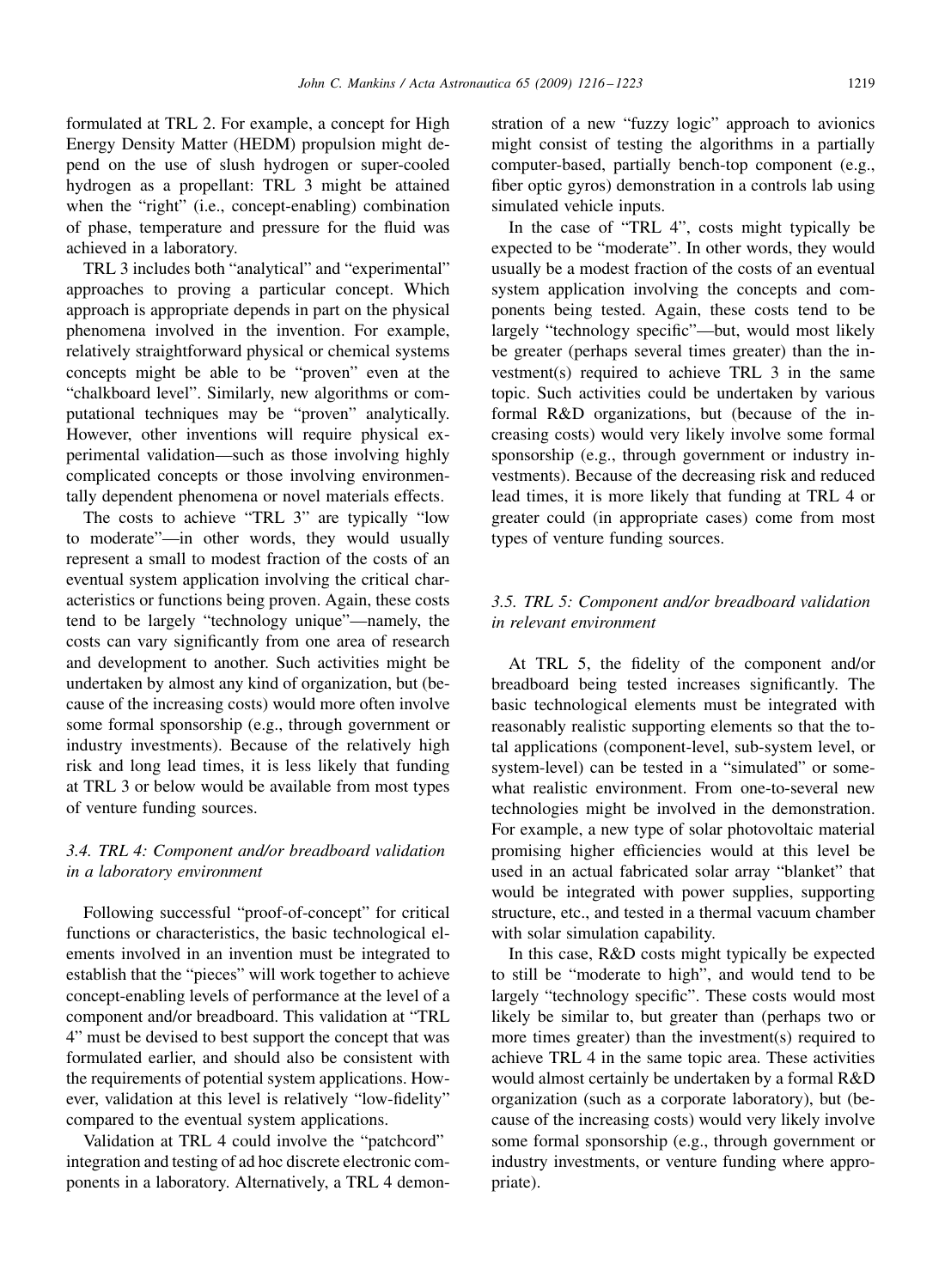### *3.6. TRL 6: System/sub-system model or prototype demonstration in a relevant environment*

A major step in the level of fidelity of the technology demonstration follows the completion of TRL 5. At TRL 6, a representative model or prototype system or system—which would go well beyond ad hoc, "patch-cord" or discrete component level "bread boarding"—would be tested in a relevant environment. At this level, if the only "relevant environment" is the environment of space, the model and/or prototype must be demonstrated in space. Of course, the demonstration should be successful to represent a true TRL 6. Not all technologies will undergo a TRL 6 demonstration: at this point the maturation step is driven more by assuring management confidence than by R&D requirements. The demonstration might represent an actual system application, or it might only be similar to the planned application, but using the same technologies.

At this level, several-to-many new technologies might be integrated into the demonstration. For example, a innovative approach to high temperature/low mass radiators, involving liquid droplets and composite materials, would be demonstrated to TRL 6 by actually flying a working, sub-scale (but scaleable) model of the system on a Space Shuttle or International Space Station (ISS) "pallet". In this example, the reason space is the "relevant" environment is that microgravity plus vacuum plus thermal environment effects will dictate the success/failure of the system—and the only way to validate the technology is in space.

For TRL 6, R&D costs might typically be expected to be "high", and would tend to be largely "specific to the technology or demonstration to be performed". These costs would most likely be similar to, but less than (perhaps a factor of two or more times less) the investment(s) to reach TRL 7 (see below) in the same topic area. These activities could only be undertaken by an appropriate formal "project-like" organization, and (because of the significantly increased costs) would almost always involve formal sponsorship (e.g., through government or industry investments, or venture funding where appropriate).

# *3.7. TRL 7: System prototype demonstration in the expected operational environment*

TRL 7 is a significant maturation step beyond TRL 6, requiring an actual system prototype demonstration in the expected operational environment (e.g., in space in the case of NASA). It has not always been implemented in past programs and is not always necessary. In the case of TRL 7, the prototype should be near or at the scale of the planned operational system and the demonstration must take place in the actual expected operational environment. The driving purpose for achieving this level of maturity must be tied to assuring system engineering and development management confidence (more than for purposes of technology R&D). Therefore, the demonstration must be of a prototype of an actual planned application. Of course, not all technologies in all systems must be demonstrated at this level.

This programmatic maturation step would normally only be performed in cases where the technology and/or sub-system application is both mission critical and relatively high risk. Example: the Mars Pathfinder Rover was a TRL 7 technology demonstration for future Mars micro-rovers based on that system design. Some examples include: "X-vehicles" (such as the demonstration aircraft in the Joint Strike Fighter (JSF) program) are TRL 7, as are major technology demonstration projects (such as those planned during the 1990s as part of NASA's New millennium spacecraft program).

For TRL 7, R&D costs would typically be "very high", and could be a significant fraction of the cost to develop the ultimate system application, depending on the scale and the fidelity of the system prototype demonstration being implemented. (In the original NASA nomenclature, these costs could be a significant fraction of the costs of "Phase C/D to theoretical first unit (TFU)"— i.e., the costs of "system design and development through the TFU".) These costs would most likely be similar to, but greater than (perhaps two or more times greater) the investment(s) to reach TRL 6 (see above) in the same topic area. These activities could only be undertaken by an appropriate formal "project" organization, and (because of the dramatically increased costs) would always involve formal sponsorship (e.g., through government or industry investments, or venture funding where appropriate).

# *3.8. TRL 8: Actual system completed and "qualified" through test and demonstration*

By definition, all technologies being applied in actual systems go through TRL 8. In almost all cases, this level is the end of true "system development" for most technology elements. Example: in the case of a space system being development by NASA, TRL 8 might include the Design, Development, Test and Evaluation (DDT&E) through theoretical first unit for a new type of personnel launch vehicle. TRL 8 might also involve cases in which a new technology is being integrated into an existing system (rather than the development of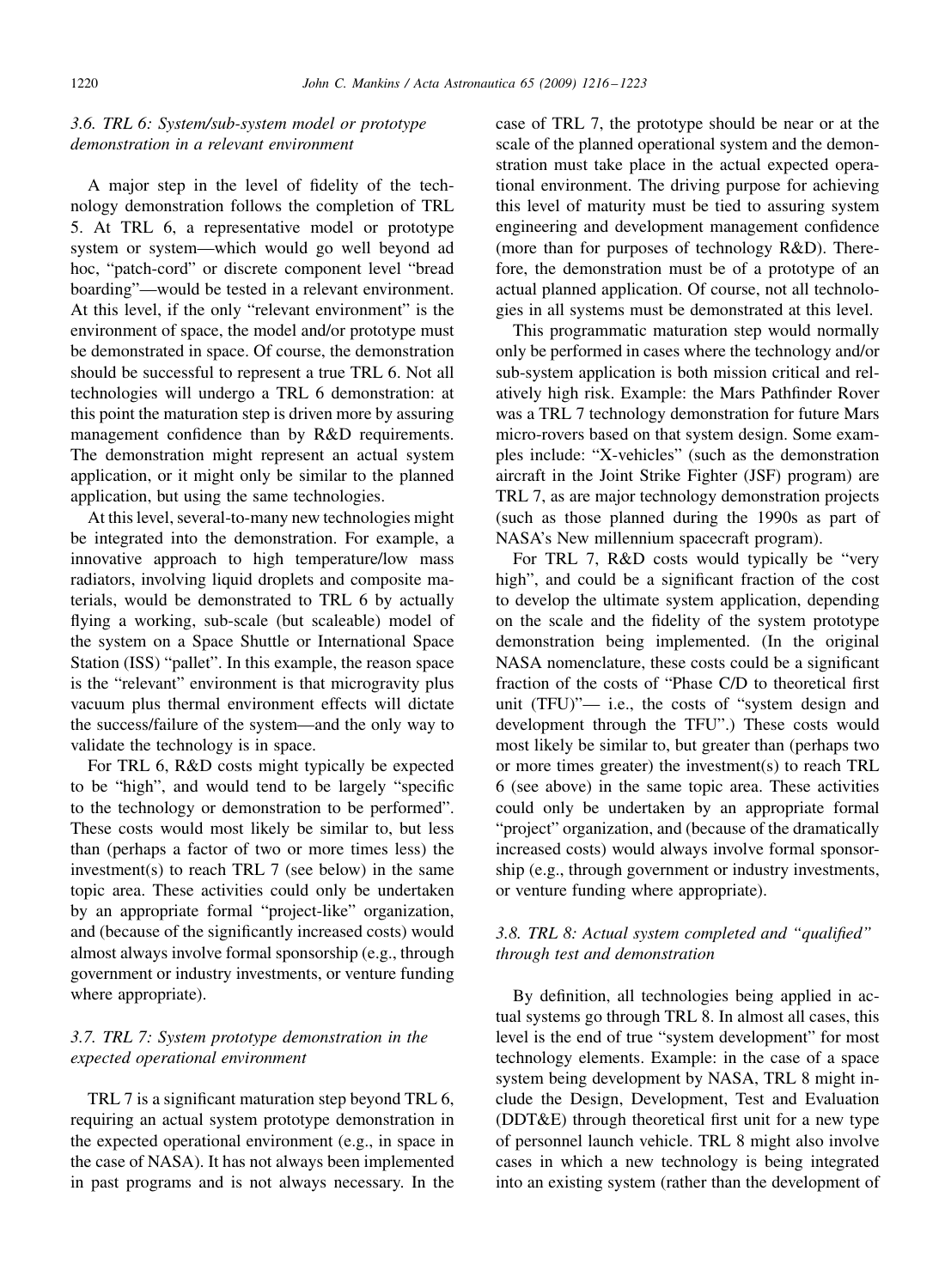an entirely new system). Example: developing, loading and testing successfully a new control algorithm into the onboard computer on Hubble Space Telescope while it is in orbit could comprise TRL 8.

These costs are specific to the mission and functional requirements that the new system must address, but would be typically "very high". In fact, these costs would, in most cases, be greater than the combined costs of all prior TRL levels by a factor of 5–10 times. (In the original NASA nomenclature, these costs could be a significant fraction of the costs of "Phase C/D to TFU"—i.e., the costs of "system design and development through the theoretical first unit".) These costs would most likely be similar to, but greater than (perhaps two or more times greater) the investment(s) to reach TRL 6 (see above) in the same topic area. Of course, system development efforts would in almost all cases only be undertaken by an appropriate and highly formal "project" organization, and (because of the dramatically increased costs) would always involve formal sponsorship (e.g., through government or industry investments, or venture funding where appropriate).

# *3.9. TRL 9: Actual system "flight proven" through successful mission operations*

By definition, all technologies that succeed in being applied in actual systems go eventually to TRL 9. However, in almost all cases, the end of last "bug fixing" aspects of true "system development" do not occur until an actual system is first deployed; this is "TRL 9". For example, in a space system, there may be a need for small fixes (such as a software change) or changes operational procedures to address problems found following launch (typically, through a period of some "30 days" following launch). Such changes might include integration of new technology into an existing system (such operating a new artificial intelligence tool into an operational mission control center, such as the one at the NASA Johnson Space Center (JSC)).

The central difference between TRLs 8 and 9 is "operations". So, building a new aircraft, or spacecraft is TRL 8. Launching that spacecraft or aircraft and operating it during an actual mission is TRL 9. However, this TRL does not typically include pre-planned product improvement (P3I) of ongoing or reusable systems. For example, a new engine for an existing reusable launch vehicle (RLV) would not start at TRL 9: such "technology" upgrades would start over at the appropriate level in the TRL system.

These costs are specific to the mission to be accomplished; they would be typically "high", but usually significantly less than the cost of TRL 8 (full-scale system development). Obviously, these activities could only be undertaken by a formal "mission" or "operations" organization.

#### **4. The emergence of TRLs**

The TRL scale did not emerge all at once. Rather, it emerged in several stages—and, similarly won acceptance within the aerospace and advanced technology systems management community only over a period of several decades. The following section provides an overview of this process of emergence. [Fig. 2](#page-6-0) summarizes the process.

### *4.1. 1960s–1970s*

The idea of articulating the status of a new technology planned for use in a future space system was clearly stated as early as 1969. In this context, the correlation was between the then-established practice of the "flight readiness review", and a new idea through which the level of maturity of new technologies could be assessed: the "technology readiness review". This idea is found in a 1969 report on advanced space station technology requirements.

In the mid 1970s, the idea of developing an actual technology-independent scale for assessments was invented. The National Aeronautics and Space Administration, Office of Aeronautics and Space Technology (OAST) originally developed in the late 1970s the concept of "technology readiness levels" as a systematic tool that enables assessments of the maturity of a particular technology and the consistent comparison of maturity between different types of technology.

The original TRL scale was devised within NASA by Mr. Stan Sadin of the Office of Aeronautics and Space Technology, as part of the effort to develop a "systemstechnology model" for the Agency.

The early versions of the TRL scale consisted of either six or seven levels, with brief one-line characterizations of the definition of each level.

#### *4.2. 1980s–1990s*

In the mid-to-later 1980s, NASA suffered the loss of the Challenger Space Shuttle. This terrible accident resulted, however, in an increased emphasis on rebuilding the space agency's technological foundations through new, "focused" programs: the Civil Space Technology Initiatives (CSTI) and "Project Pathfinder". Due to their emphasis on moving advanced technologies through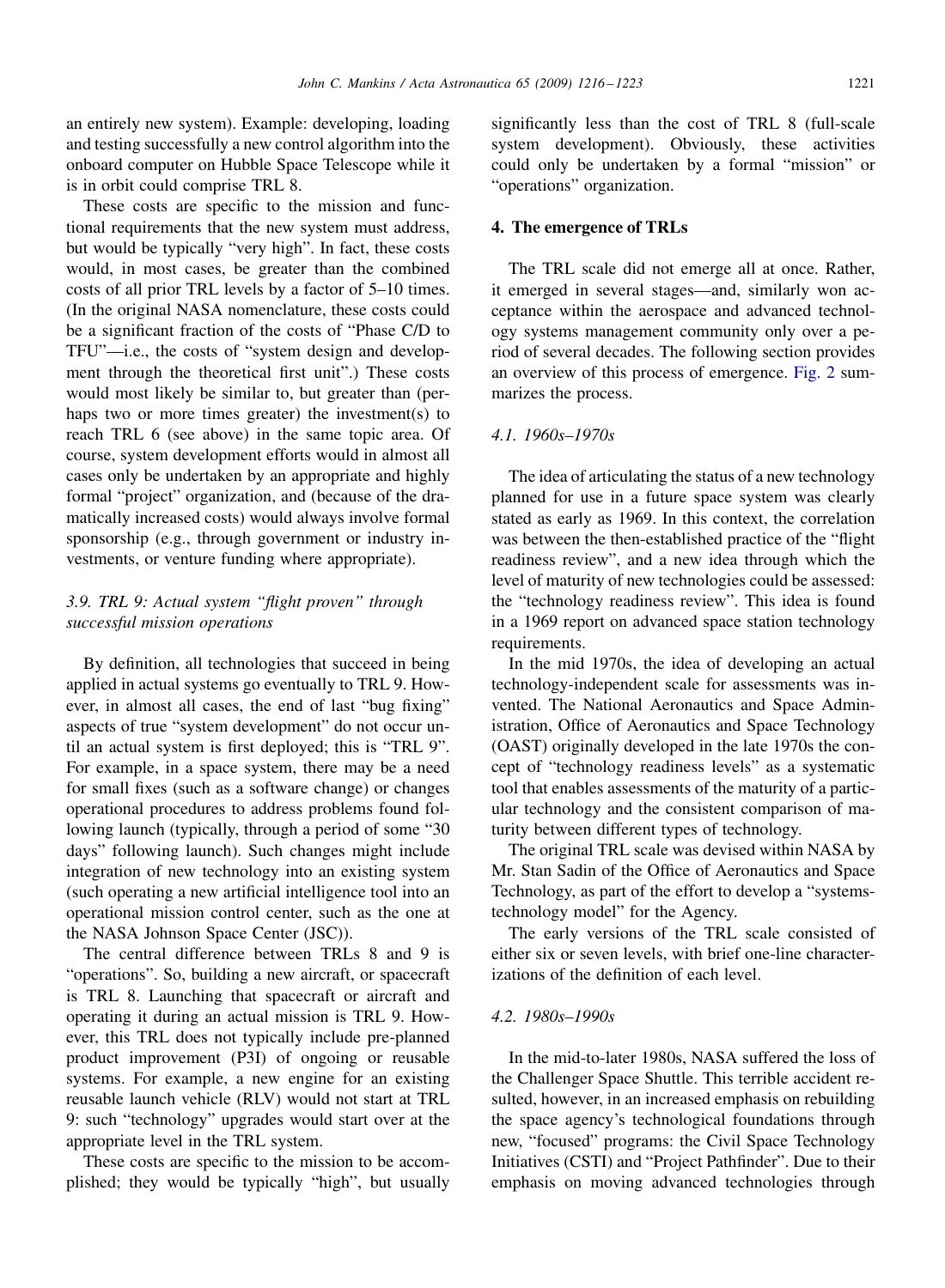

### Technology Readiness Levels at NASA **Historical Background**

Fig. 2. Timeline for the emergence of the TRL scale.

research to maturation to applications in a bettermanaged approach, the use of the TRL scale to assess and communicate that status of a wide range of new technologies became more widely accepted. This use of TRLs continued and expanded following the announcement of the new "Space Exploration Initiative" (SEI) in July 1989 due to the need to communicate technology readiness status and forecasts between the technology research community and the exploration mission planning community. At this time, the TRL scale was extended from six/seven levels to the nine levels that are now the standard.<sup>[1](#page-6-1)</sup>

Then, in 1991 NASA developed (in response to the recommendations of the advisory panel on the future of the Civil Space Program; the so-called "Augustine Report"), the first strategically-oriented "Integrated Technology Plan for the Civil Space Program" (the "ITP") [\[3\].](#page-7-2) The planning process that resulted in this document involved 1000's of work hours and 100s of individuals—and it employed the then newly expanded TRL scale to coordinate the entirety of the technology assessments and forecasts that formed the foundation for the integrated plan. Mirror documents—integrated technology strategies—were developed by NASA's office of space science in the early-to-mid 1990s, and these once again exploited the TRL scale extensively. Here, for the first time, a science organization used the scale both for management it's own instrument tech<span id="page-6-0"></span>nology programs, and also for communicating more effectively with technology researchers and organizations inside and outside NASA.

Then, in the mid 1990s, the author was responsible for drafting the first comprehensive set of definitions of the technology readiness levels (a white paper, 1995). This set formed the basis in 1999 for the recommendation by the U.S. General Accountability Office to the Department of Defense that they should adopt the NASA scale—or invent a similar management tool of their own—in order to improve the quality of DOD technology R&D outcomes [\[4\],](#page-7-3) In 2000, DOD formally adopted NASA's TRL scales [\[5\].](#page-7-4)

#### *4.3. Early 2000s*

Given the adoption of TRLs by DOD, the TRL scale achieved wide-spread adoption—both by the various agencies within the DOD, and by their far-flung contractor teams. By the early 2000s, the scale was being examined for use by international space agencies and their contractors; and, versions of the TRL scale were in use in Japan, France, and elsewhere in Europe through the European Space Agency. By the 2005–2006 timeframe, the standard version of the TRL scale had been formally adopted world-wide.

#### **5. Challenges and directions**

There are a range of challenges, both organizational and methodological facing the technology assessment

<span id="page-6-1"></span><sup>&</sup>lt;sup>1</sup> TRL levels 8 and 9 were added by the author.